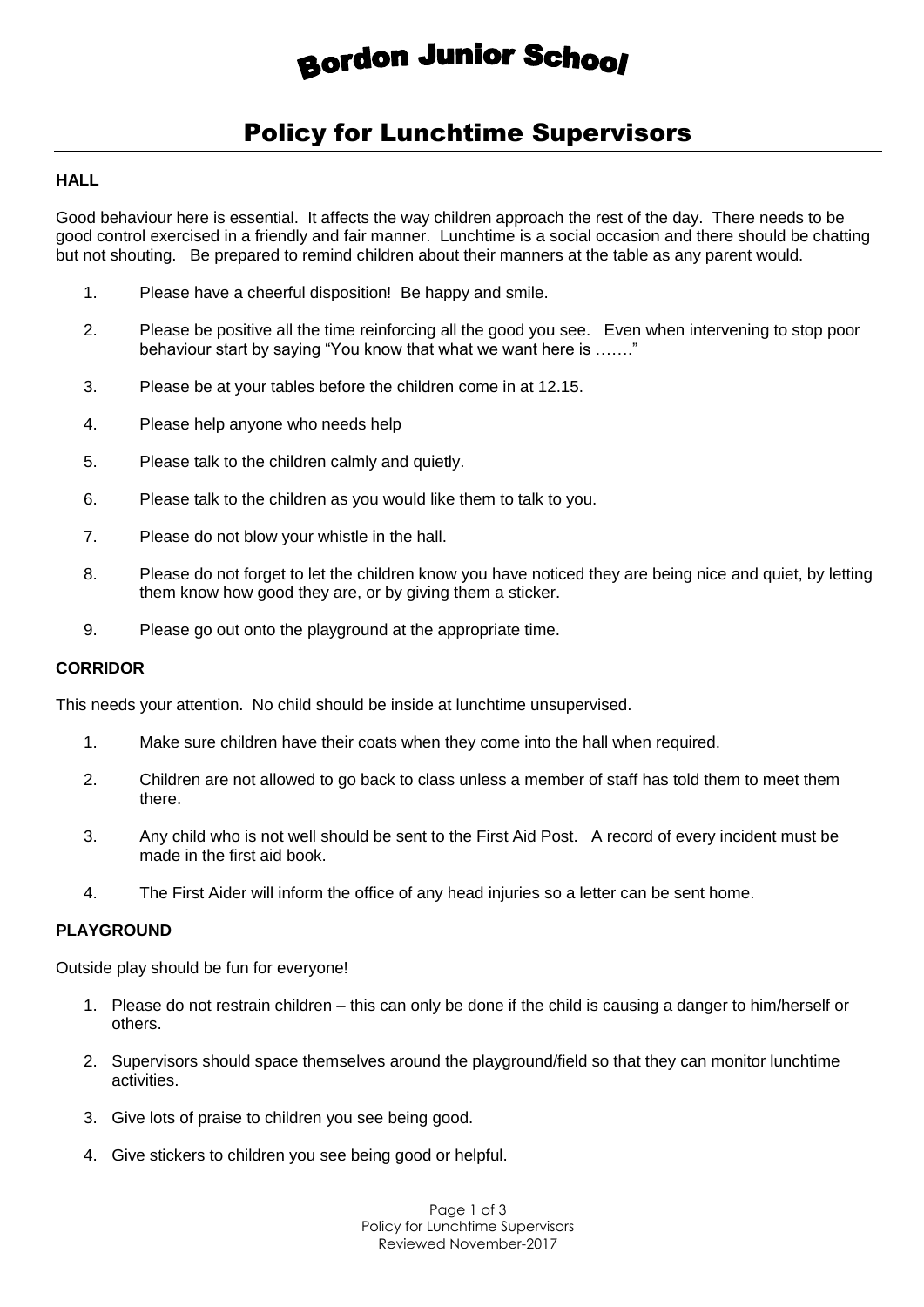- 5. Please don't shout at the children, stay calm and talk quietly to them, they are more likely to talk quietly to you.
- 6. Consider carefully the scale of any misbehaviour before putting children's names in your book as this can make a situation worse.
- 7. Injured children need attention and compassion. Consider the scale of the injury and send in to the First Aid Post if you feel it is necessary.
- 8. Try to spend time talking with the children. Show interest in them especially if they are quiet or on their own.
- 9. Try to initiate games that will occupy the children and keep them happy and fit.

Help the children keep the following :

#### **PLAYGROUND RULES**

- continue to follow the schools Golden Code at all times
- keep everybody safe, control your hands, feet and tongue
- stop, listen and do as you are asked
- walk in and around the school keeping to the paths
- stay within allocated play zones
- think before you act thoughtless actions hurt and upset others
- when playing games share, take care and put things away
- use seating areas appropriately, not as climbing frames

#### **WET BREAK**

For all wet break times the following applies :

- Children are to remain in their classrooms and follow their usual classroom rules
- Children are expected to participate in the organised activities as outlined by their class teacher. All classes have a set of games/activities to include draughts, jigsaws etc. Children will know which are suitable activities for wet break times
- Children will either be sent to the toilet or need to ask permission. No more than two children at a time may go to the toilet.
- If children misbehave during wet break times then the usual sanctions will apply for inappropriate behaviour.
- During morning break duty teachers and LSA's monitor classes.
- At lunchtime children are taken to the hall by lunchtime supervisors.
- Children return to their classrooms when they have finished their lunch.
- In classrooms children are monitored by a rota of mid-day supervisory assistants (as organised by the senior mid-day supervisor) who are responsible for designated classrooms.
- Lunchtime supervisors ensure class is ready by 1.00 to begin afternoon session promptly.